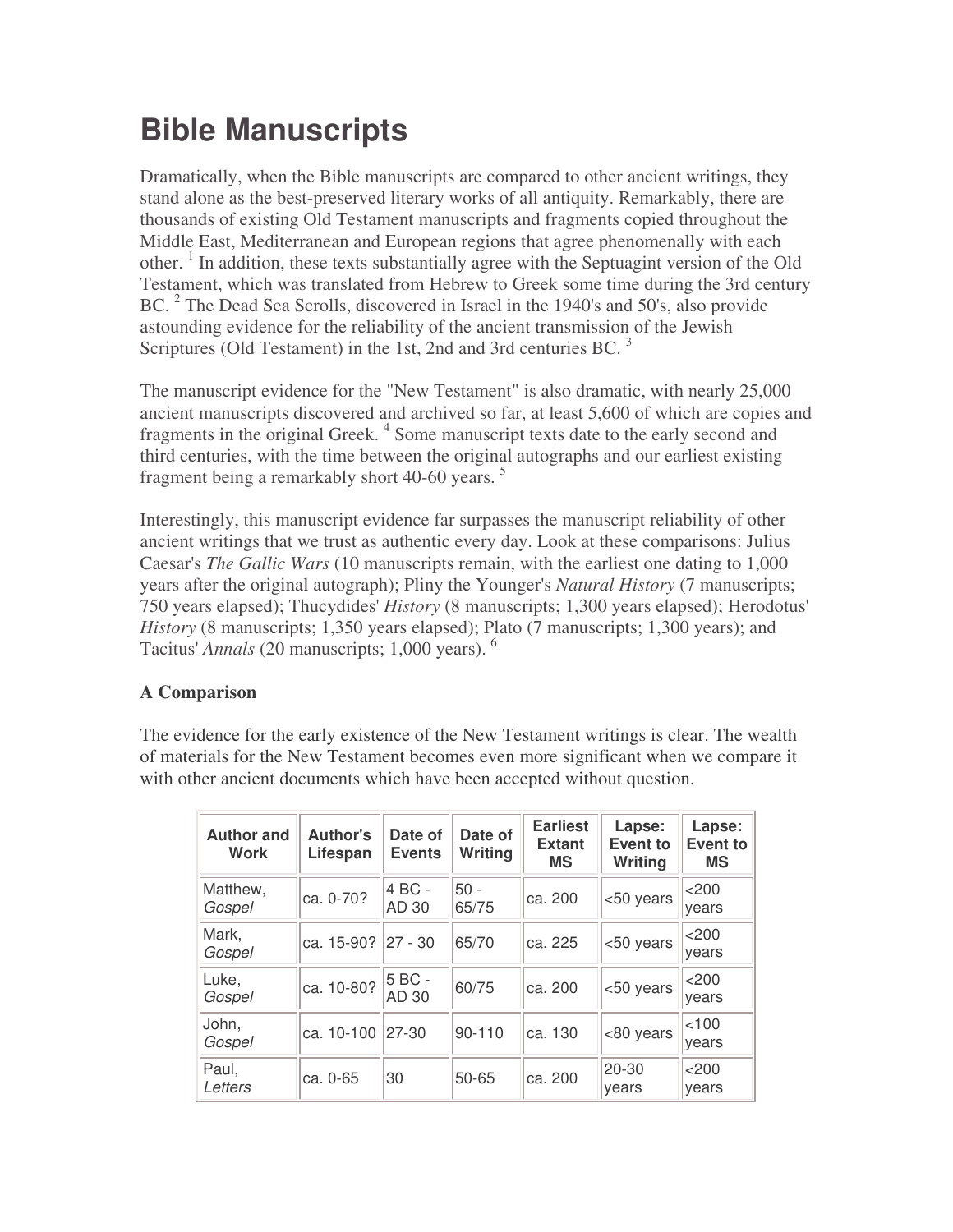| Josephus,<br>War                | ca. 37-100         | 200 BC<br>- AD 70    | ca. 80               | ca. 950  | 10-300<br>years    | $900 -$<br>1200<br>years  |
|---------------------------------|--------------------|----------------------|----------------------|----------|--------------------|---------------------------|
| Josephus,<br><b>Antiquities</b> | ca. 37-100         | 200 BC<br>- AD 65    | ca. 95               | ca. 1050 | 30-300<br>years    | $1000 -$<br>1300<br>years |
| Tacitus,<br>Annals              | ca. 56-120         | AD 14-<br>68         | 100-120              | ca. 850  | 30-100<br>years    | 800-850<br>years          |
| Seutonius,<br>Lives             | ca. 69-130         | 50 BC -<br>AD 95     | ca. 120              | ca. 850  | 25-170<br>years    | 750-900<br>years          |
| Pliny,<br>Letters               | ca. 60-115         | 97-112               | 110-112              | ca. 850  | 0-3 years          | 725-750<br>years          |
| Plutarch,<br>Lives              | ca. 50-120         | 500 BC<br>- AD 70    | ca. 100              | ca. 950  | 30-600<br>years    | $850 -$<br>1500<br>years  |
| Herodotus,<br><b>History</b>    | ca. 485-<br>425 BC | 546-478<br><b>BC</b> | 430-425<br>ВC        | ca. 900  | 50-125<br>years    | 1400-<br>1450<br>years    |
| Thucydides,<br><b>History</b>   | ca. 460-<br>400 BC | 431-411<br><b>BC</b> | 410-400<br><b>BC</b> | ca. 900  | $0 - 30$<br>years  | 1300-<br>1350<br>years    |
| Xenophon,<br>Anabasis           | ca. 430-<br>355 BC | 401-399<br>ВC        | 385-375<br>ВC        | ca. 1350 | $15 - 25$<br>years | 1750<br>years             |
| Polybius,<br><b>History</b>     | ca. 200-<br>120 BC | 220-168<br>BC        | ca. 150<br>ВC        | ca. 950  | $20 - 70$<br>years | 1100-<br>1150<br>vears    |

Renowned Bible scholar F.F. Bruce declares:

*There is no body of ancient literature in the world which enjoys such a wealth of good textual attestation as the New Testament.* 7

Homer's *Iliad*, the most renowned book of ancient Greece, is the second best-preserved literary work of all antiquity, with 643 copies of manuscript support discovered to date. In those copies, there are 764 disputed lines of text, as compared to 40 lines in all the New Testament manuscripts. <sup>8</sup> In fact, many people are unaware that there are no surviving manuscripts of any of William Shakespeare's 37 plays (written in the 1600's), and scholars have been forced to fill some gaps in his works. <sup>9</sup> This pales in textual comparison with the over 5,600 copies and fragments of the New Testament in the original Greek that, together, assure us that nothing's been lost. In fact, all of the New Testament except eleven minor verses can be reconstructed outside the Bible from the writings of the early church leaders in the second and third centuries AD.<sup>10</sup>